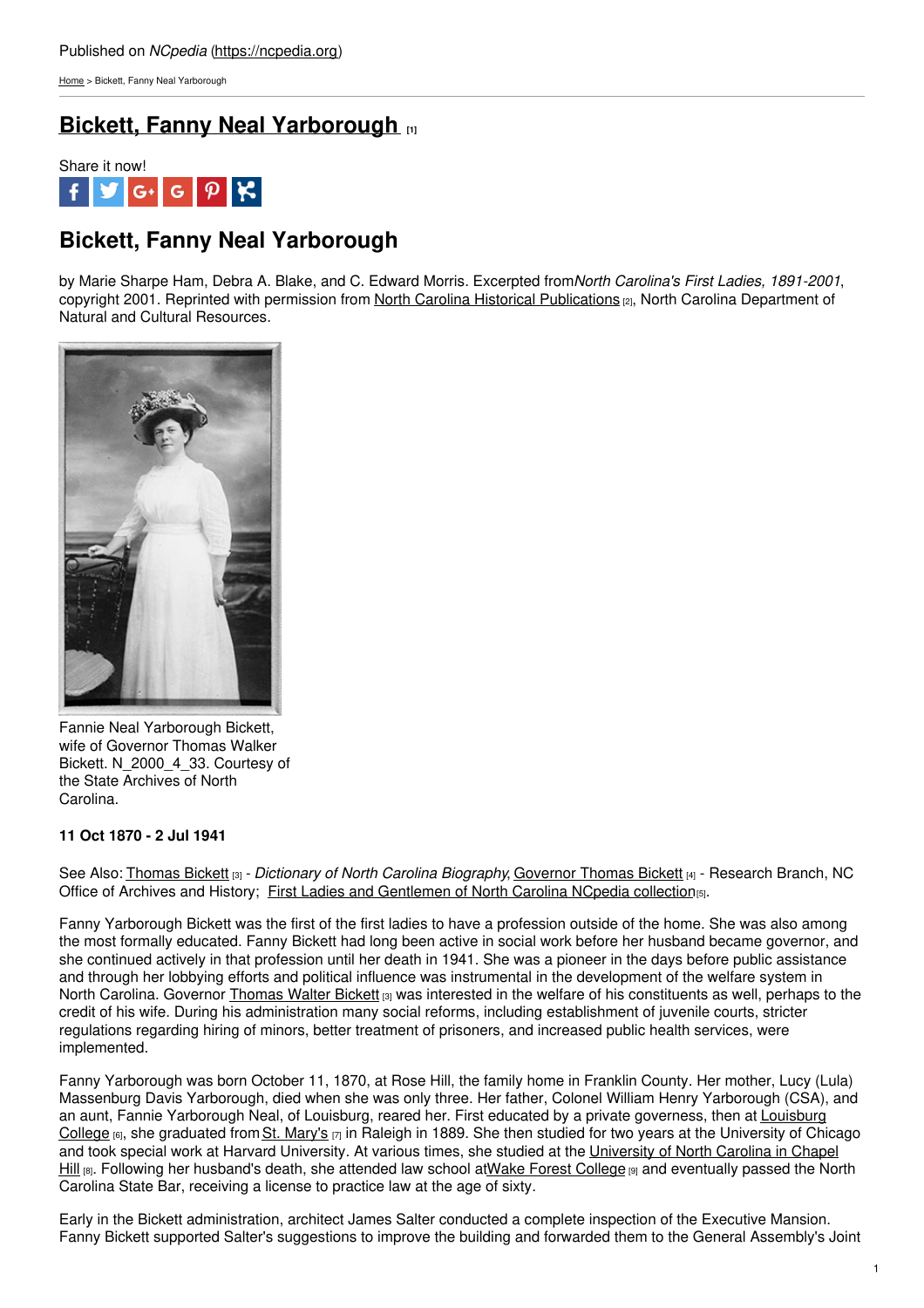Committee on Public Buildings and Grounds. Salter's original estimate of \$65,000 failed to pass the General Assembly; but a substitute measure enacted in March 1917 granted \$4,000 for the project, and a subsequent allocation in 1919 gained another \$4,000 for continued refurbishment. In 1920 the second-floor ballroom was converted into a bedroom,



Fannie Neal Yarborough Bickett in graduation cap and gown. N 2000 4 36. Courtesy of the State

bath, closets, and a corridor that connected other family bedrooms. Archives of North Carolina. Fanny Bickett purchased dining-room furniture, a four-poster bed for the guest room, and the elaborate console table with mirror in the Grand Hallway.

When the Bicketts moved into the mansion, Fanny Bickett brought along her own household staff from Louisburg, including Nancy, the family cook. Family members said that cooking was not among Fanny Bickett's many talents; some doubted that she could turn on the stove. Nancy did all the cooking while the Bicketts occupied the mansion. During World War I Fanny Bickett promoted home gardens across the state to aid in the war effort. Those efforts included her own victory garden at the Executive Mansion. In 1918 the first lady went to France to visit American troops as a representative of the YMCA. Throughout the war she provided housing in the Executive Mansion for soldiers passing through Raleigh. As many as sixty cots remained set up in the second-floor Ballroom to provide a place of rest for those men. In 1920 Fanny Bickett and her husband, along with suffrage leaders, appeared before a joint session of the legislature in support of women's suffrage.

Less than a year after completing his term as governor, Thomas Walter Bickett died on December 28, 1921. Soon thereafter, Fanny Bickett became head of the Infant and Maternal Welfare Bureau of the State Department of Health. She served in that capacity until 1924, when she became the superintendent of public welfare for Wake County. At that time, little or no money was funneled into welfare programs, and she had to depend on her own ingenuity to aid as many people as possible.

In 1937 the North Carolina General Assembly enacted two laws relating to the federal Social Security Act of 1935; the laws dealt with how public welfare was to be administered in the state. A burgeoning program developed. Fanny Bickett's office grew from herself and one secretary to twenty-four people. Known for her evenhanded racial policy, she hired several African Americans for both professional and clerical positions in the office. She was known as well for her effective handling of cases and staff and for her unyielding professionalism. Helping people was Fanny Bickett's first love, and she felt much compassion for her clients on the welfare rolls.

In 1929 [Governor](https://ncpedia.org/biography/gardner-oliver-maxwell-o) O. Max Gardner [10] appointed Fanny Bickett president of the North Carolina Railroad Company; she was the first woman to serve in that post, which carried with it an annual salary of twelve hundred dollars and entitled her to free railroad travel through out the nation. The duties were largely ceremonial and involved attending two meetings of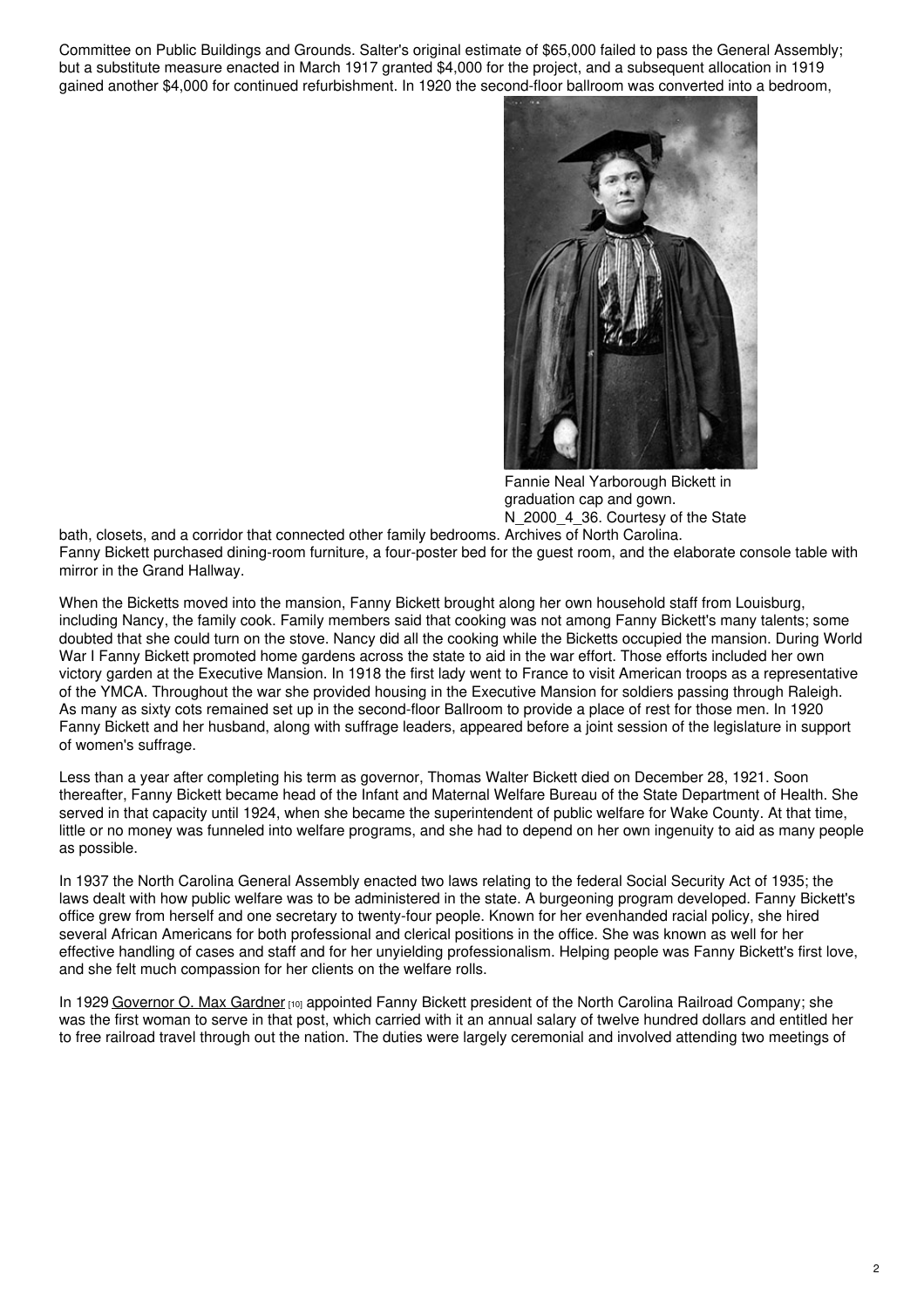

Governor & Mrs. Fanny Bickett on the steps of the Executive Mansion, 1921. H.19XX.321.47. Photo from the North Carolina Museum of History. Used courtesy of the North Carolina Department of Natural and Cultural

the board of directors each year.[Resources.](http://collections.ncdcr.gov/RediscoveryProficioPublicSearch/ShowImageView.aspx?24151+OBJECTS) The board of directors each year.Resources.

Fanny Bickett was also a member of the board of the North Carolina School for the Blind and was instrumental in devel‐ oping the juvenile court system in Wake County. She worked with the U.S. Training Corps, an organization established by the War Department in 1918 to improve the physical condition of women working in offices and in war-related capacities. She was commandant of the Southeastern District of the Training Corps, serving several summers at a camp near Asheville. She was a national officer in the Colonial Dames of America and was also an active member of the United Daughters of the Confederacy and the Daughters of the American Revolution. She was actively involved in the YMCA and YWCA, especially during World War I. A lifelong Episcopalian, she was also involved with the work of Christ Church in Raleigh.

Thomas Walter Bickett and Fanny Neal Yarborough were married on November 29, 1898, in Franklin County. They met in Louisburg, seat of Franklin County, where Mr. Bickett was a young country lawyer. She was from a prominent, well-to-do Franklin County family, and Mr. Bickett was from Monroe, where his father was a physician. His mother was Mary Covington Bickett, sister of United States senator David Covington. Thomas Bickett graduated from Wake Forest College and taught school in Winston-Salem, then practiced law in Stokes County for a brief time before relocating his practice to Louisburg. The Bicketts had three children, but only one, a son, William Yarborough Bickett, born August 30, 1899, survived infancy. A second son, Thomas Walter Jr., was born October 7, 1901, and died in 1902. A daughter, Mary Covington, was born June 8, 1903, and died in 1904. The loss of two children affected Fanny Bickett for the rest of her life and perhaps guided her interest in child welfare. William Yarborough Bickett, a superior court judge, and his family lived with Fanny Bickett during the last twenty years of her life. In her later years, she took up the hobby of knitting for relaxation. She dabbled in oils and crayon and especially loved painting mountain scenes. She never slept well and, being an avid reader, often took four or five books to bed with her, reading half of them before morning. Among her personal pleasures was enjoying the company of her grandchildren, William's three daughters Frances Yarborough, Cecile Meetze, and Caroline Pinckney.

Fanny Yarborough Bickett died at Rex Hospital in Raleigh on July 2, 1941, following a heart attack. Her funeral was held at her beloved Christ Episcopal Church, where her passing was mourned by the entire city of Raleigh. She was buried beside Governor Bickett at Oak Lawn Memorial Cemetery in Louisburg.

### **References:**

Ham, Marie Sharpe, Debra A. Blake, and C. Edward Morris. 2001.*North Carolina's First Ladies, 1891-2001*. Raleigh, N.C.: Executive Mansion Fine Arts Committee and Executive Mansion Fund.

### **Image Credits:**

[Fannie Neal Yarborough Bickett]. N\_2000\_4\_33. Photograph. State Archives of North Carolina.

[Fannie Neal Yarborough Bickett in graduation cap and gown]. N\_2000\_4\_36. Photograph. State Archives of North Carolina.